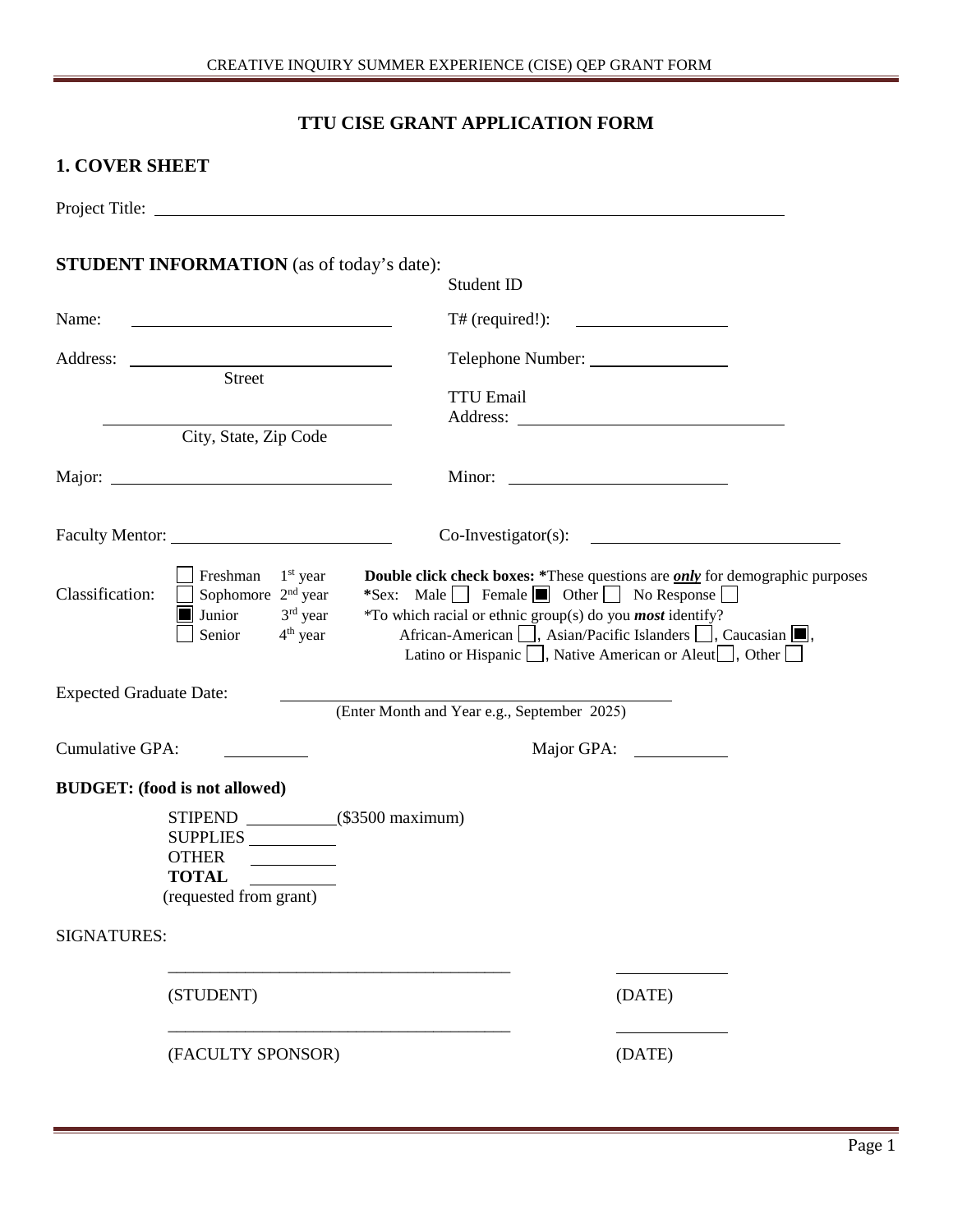#### **2. FACULTY MENTOR'S SUPPORT FORM**

| To be completed by faculty mentor. Must be digitally signed and included as part of the CISE grant proposal.              |                                                                                                                     |
|---------------------------------------------------------------------------------------------------------------------------|---------------------------------------------------------------------------------------------------------------------|
| <b>Faculty Mentor Information:</b><br>Name:                                                                               | Rank:                                                                                                               |
| College/School:                                                                                                           | Department:                                                                                                         |
| Telephone:                                                                                                                | Email Address:                                                                                                      |
| Is IRB Approval Required? $\Box$ Yes $\Box$ No If yes, has it been secured?                                               | Yes     No<br>Institutional Review Board for the Protection of Human Subjects at Tennessee Technological University |
| Is Performance License, Royalties, or Copyright Permission Required?<br>If yes, has it been secured? $\Box$ Yes $\Box$ No | Yes<br>$\blacksquare$ No                                                                                            |
| Is IACUC Approval Required? $\Box$ Yes $\Box$ No<br>Institutional Animal Care and Use Committee                           | If yes, has it been secured? $\Box$ Yes $\Box$ No                                                                   |
| Has the Student taken all required safety courses? $\Box$ Yes $\Box$ No                                                   |                                                                                                                     |

**If you have more than one student applying for the CISE GRANT, please rank this student/project in comparison to the other students (1 of 2 , etc.)** Rank: of

**Faculty Mentor Expectations if CISE grant is awarded (by checking, faculty are agreeing to these conditions):** 

Faculty will Attend Camp QEP or meet/discuss with Dr. Ed Lisic, or Dr. Lenly Weathers about addressing the five Student Learning Outcomes (SLO's) in our QEP. (SLO's are found in the CISE Application Guidelines PDF)

Grade the five SLO's using our SLO Rubric (Rubric is found in the CISE Application Guidelines PDF) and return them to Dr. Lisic by August  $17<sup>th</sup>$ , after the summer grants are over.

**Faculty Mentor Extra Statements (if there is any information pertinent to the student, the grant, or other issues that aren't addressed elsewhere in this form please add them here) Maximum 250 words:**

**Faculty Mentor Endorsement:** 

Mentor Signature Date

My department chair is aware of this project and is supportive of the project and my involvement as a faculty mentor.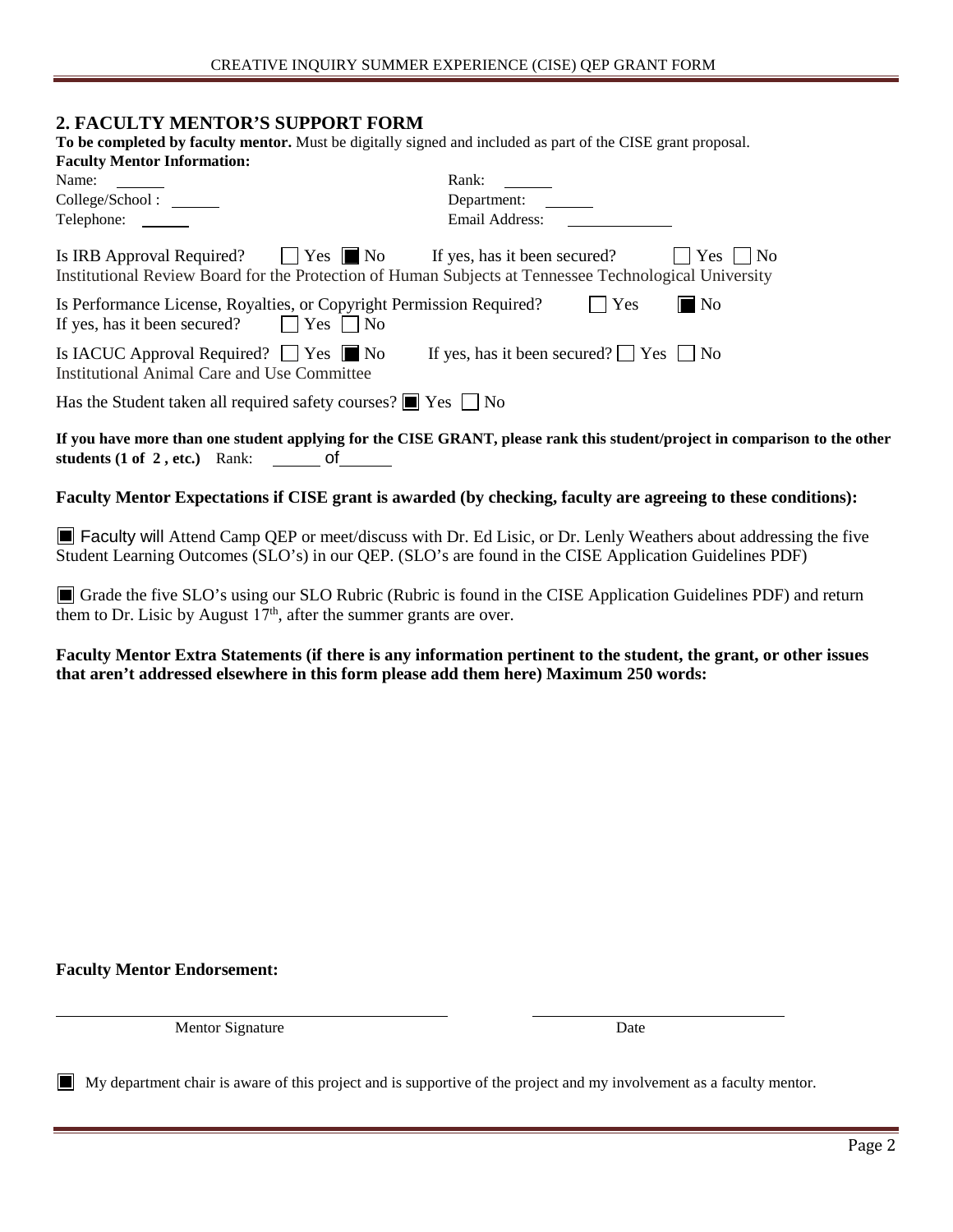#### **3. CISE BUDGET FORM (To be developed in consultation with faculty mentor)**

| <b>Student Name:</b> |  |
|----------------------|--|
|                      |  |
| Project Title:       |  |

#### **DETAILED BUDGET:**

Itemize expenses for items not provided through TTU or your faculty mentor. The maximum is \$500 for expenses, if the student is asking for \$3500 for stipend. If not, the total budget cannot exceed \$4000. (For example a student could ask for \$1000 for expenses, but only \$3000 for stipend) Submit separate sheets with supporting documentation (e.g., product specifications, cost estimates, travel request forms) if appropriate. The budget page should include a list of the items within categories (i.e., supplies, personal protective equipment, services, equipment, mileage, etc.) and a justification of any unusual items. Round to the nearest dollar. If the total project costs exceed the \$4000 for summer grants, then list any other sources of support (SMAC 606, other grants) on a separate additional sheet.

| <b>Expense Items</b>                                        | <b>Estimated Costs</b> |
|-------------------------------------------------------------|------------------------|
|                                                             |                        |
|                                                             |                        |
|                                                             |                        |
|                                                             |                        |
|                                                             |                        |
|                                                             |                        |
| Travel (not for dissemination of your work at a conference) |                        |
| Stipend (\$3500 Maximum)                                    | \$3500                 |

| <b>Total Budget Request:</b> |
|------------------------------|
|                              |

\$

All funds for expense items, such as materials, supplies, equipment, software, computers, resources, or for other expenditures such as travel integral to the conduct of the project or costs for outside services performed, must be clearly and fully documented in the project description in Section 3. Remember, not all committee members are familiar with your area of study, and as such, they may not fully understand the need for materials, supplies, travel, and other expenses. Such documentation must include:

- Name/description of expense item
- Cost of expense item
- Detailed justification for why this expense item is necessary
- Brief description of how this item is to be used for this project
- Can the project be completed without the requested item(s)?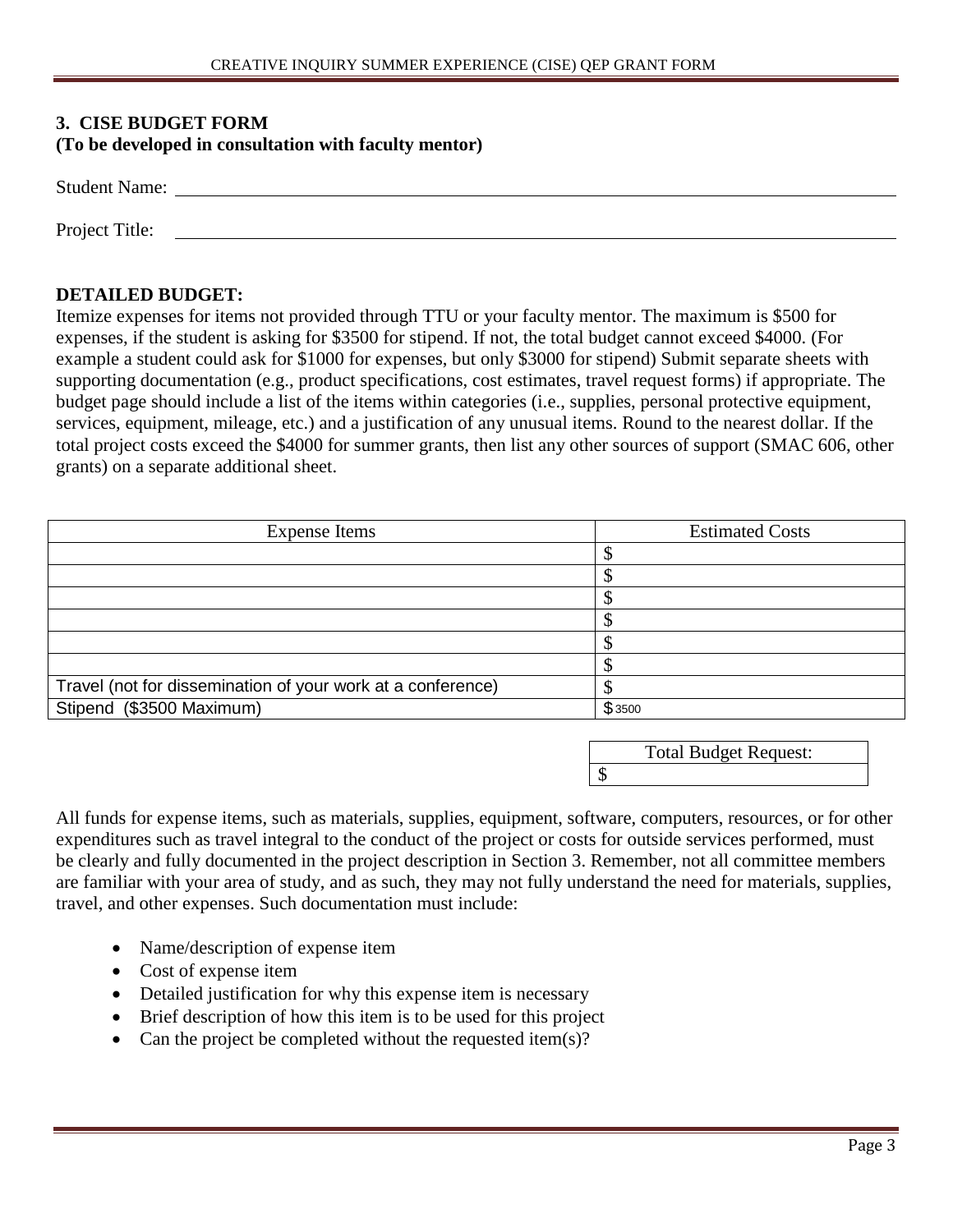#### **4. HEALTH and SAFETY**

Consider your project from start to finish. What health and safety related issues are involved with the work you will perform? What precautions will be taken to minimize the risks? Be sure to include information about wastes generated, hazards present in the research project, environmental protection, and precautions to be taken to protect yourself and others around you. (250 word maximum)

### **5. Ethics**

Are there ethical considerations related to your project? (250 word maximum)

### **Ethics Signature Statement**

By signing below, I (the student) certify that all information provided in this application is accurate and not plagiarized. (Digital signature is preferable)

Student Signature Date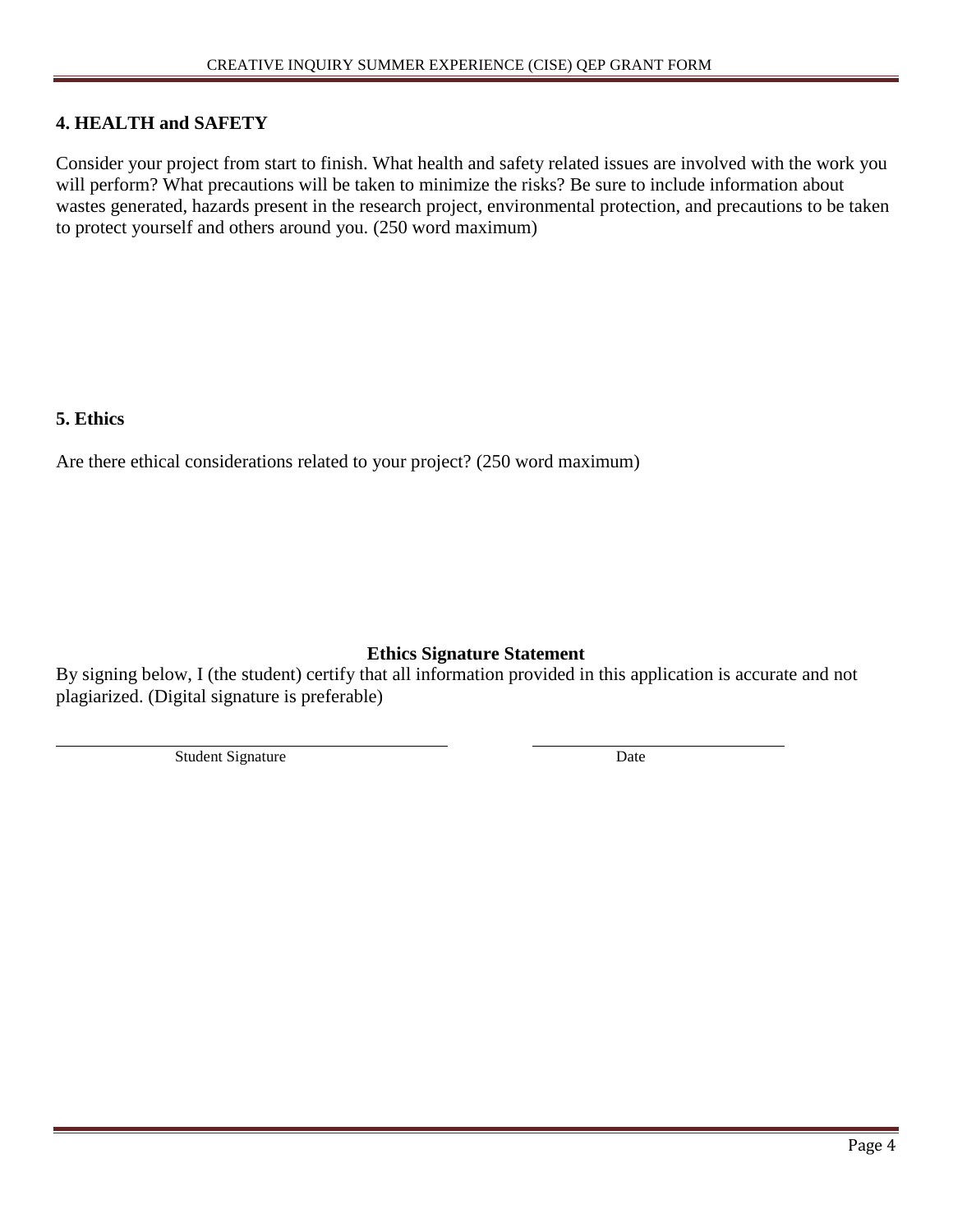#### **6. Creative Inquiry Discussion of Your Project**

**If your project is Funded you must Present a 1 slide PowerPoint Presentation of your work (~2-3 minutes) at the Annual Creative Inquiry Summer Experience Showcase event the first Tuesday or Thursday in Fall Semester** *at 11:00 in Foster Hall Rm 233***.** Provide Slide to Dr. Lisic by Aug. 17 by e-mail.

Discuss how you view your work and how it fits into our definition of "Creative Inquiry" below. Our QEP is Creative Inquiry: **The process of exploring issues, objects or works through the collection and analysis of evidence including combining or synthesizing existing ideas, products, or expertise in original ways to answer an open-ended question or achieve a desired goal.** Creative Inquiry Discussion NARRATIVE: 500 WORD MAXIMUM]